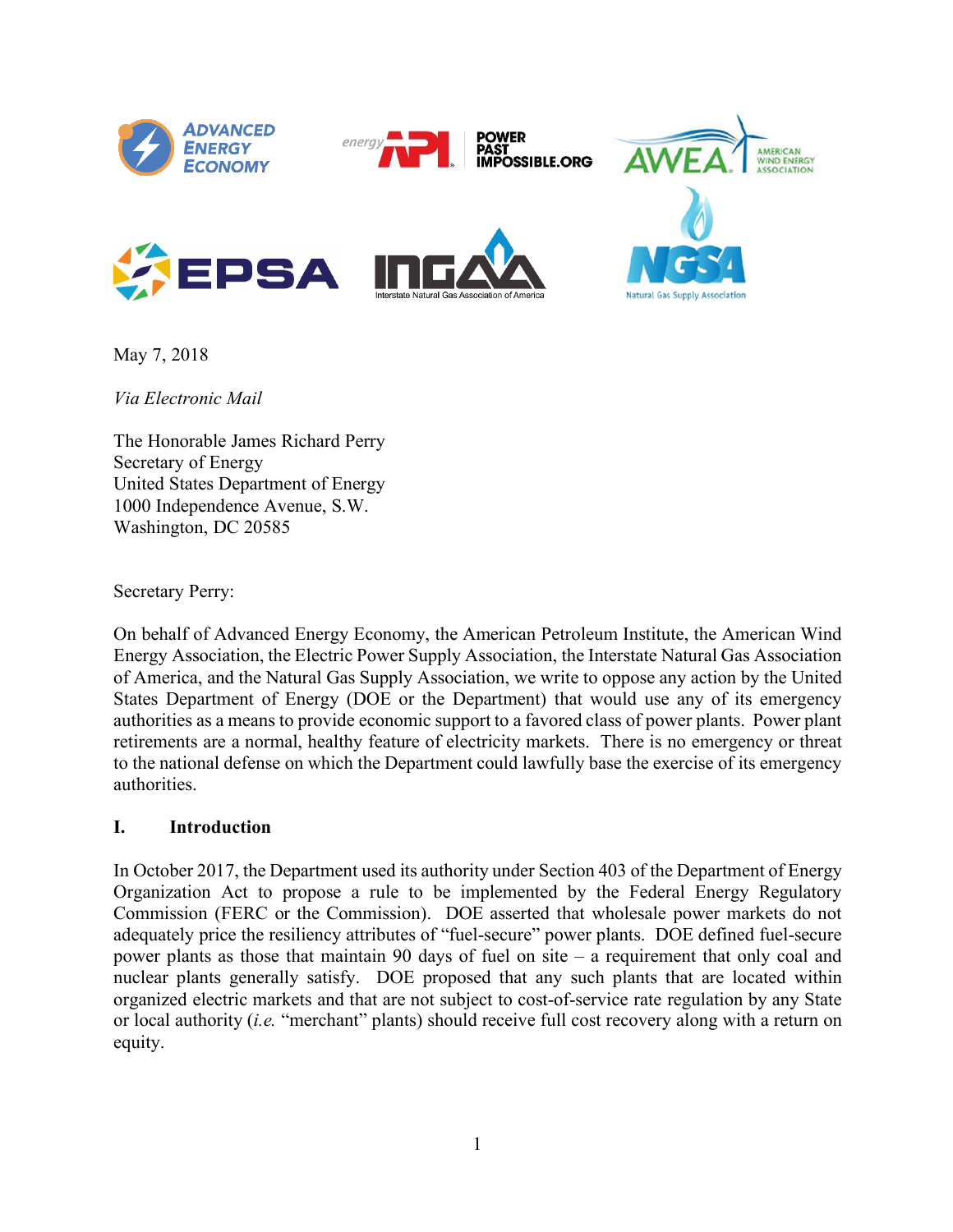In January 2018, the Commission rejected DOE's proposal unanimously.<sup>1</sup> The Commission emphasized its historic commitment to both reliability and markets, observing that it "has been able to focus on both without compromising its commitment to either."2 The Commission rejected the notion that the retirement of certain generators in regional transmission organization and independent system operator (RTO/ISO) markets meant that the prices in those markets were unjust and unreasonable.<sup>3</sup> The Commission also concluded that DOE failed to establish that its own proposal was just and reasonable. The Commission observed that DOE's proposal would have extended cost recovery to all eligible units "regardless of need or cost to the system" and that the 90-day criterion would have unduly discriminated against other resources with resilience attributes.4

Although the Commission rejected DOE's proposal, terminating the proceeding, it did not ignore the issue DOE raised. FERC instead initiated a new proceeding dedicated to (1) developing a common understanding of resilience, (2) identifying how RTOs/ISOs assess threats to resilience, and (3) examining how RTOs/ISOs mitigate threats to resilience within a market context.<sup>5</sup> In short, the Commission stayed true to its long-standing commitment to promote both markets and reliability "without compromising its commitment to either."

Though DOE's proposal was not adopted by FERC, there is no question that it was directed at the correct agency. DOE rightly identified FERC as the agency with which to raise concerns about the adequacy of wholesale electricity prices and Sections 205 and 206 of the Federal Power Act as the statutory provisions under which those concerns must be evaluated. In the months following FERC's rejection of the DOE NOPR, however, those urging above-market prices for coal and nuclear plants have moved on to other legal theories in the hopes of achieving the same result by other means.

On March 29, FirstEnergy Solutions and its affiliates (collectively, FirstEnergy) petitioned the Department to use its emergency authority under Section 202(c) of the Federal Power Act to issue an order that would give all merchant coal and nuclear plants in PJM a guaranteed return on equity for four years. On April 18, Senator Manchin wrote to President Trump urging him to invoke the Defense Production Act to support coal and nuclear plants. Senator Manchin followed that letter with a similar request to Secretaries Perry and Mattis on April 25. In the weeks that followed, others have suggested yet another authority, Section 215A of the Federal Power Act, which was enacted as part of the FAST Act of 2015.

These other authorities do not do what their proponents claim. All three rely on a finding that the retirement of certain coal and nuclear plants constitutes either an "emergency" or a threat to the national defense. No such finding can credibly be made. In addition, because these authorities are intended for emergency circumstances and threats to the national defense, they afford narrow

<sup>1</sup> *Order Terminating Rulemaking Proceeding, Initiating New Proceeding, and Establishing Additional Procedures*, 162 FERC ¶ 61,012 (Jan. 8, 2018).

<sup>2</sup> *Id*. at P 11.

<sup>3</sup> *Id*. at P 15.

<sup>4</sup> *Id*. at P 16.

<sup>5</sup> *See* FERC Docket No. AD18-7.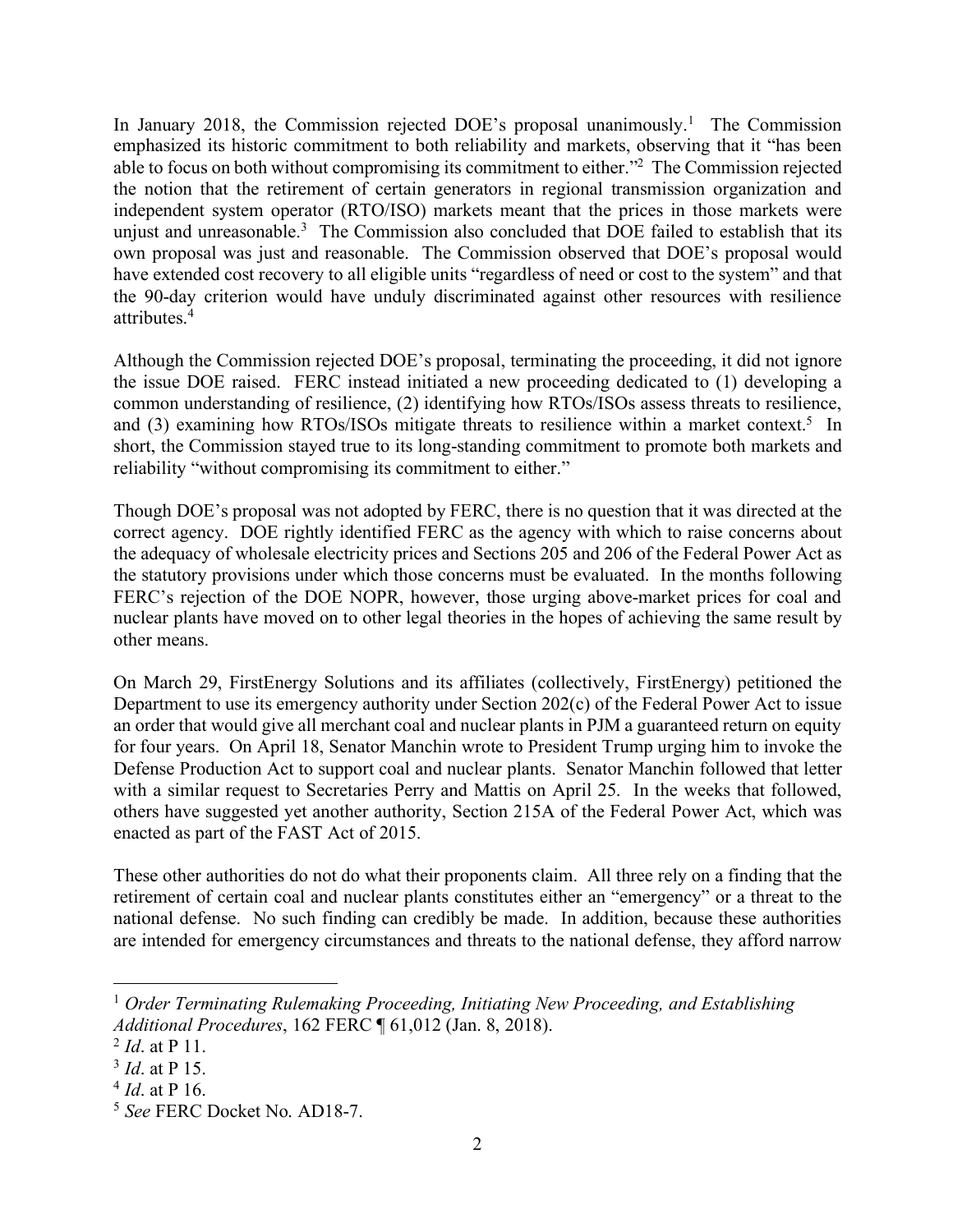relief to address those circumstances. They do not empower the Department to provide the longterm out-of-market price support that the coal and nuclear plant owners seek. That authority lies with the Commission, which reviews rate proposals pursuant to Sections 205 and 206 of the Federal Power Act to ensure that they are just and reasonable and not unduly discriminatory or preferential.

# **II. The Orderly Retirement of Inefficient Generators Does Not Pose an Emergency**

The question of whether additional market reforms should be pursued to mitigate fuel supply risks should not be conflated with the question of whether an emergency exists today. The former question is receiving active attention through the appropriate channels. FERC, as noted above, has initiated a proceeding on how resilience can be promoted within RTO/ISO markets. PJM (along with the other RTOs/ISOs) is part of that proceeding and has initiated a number of processes to consider market structure improvements that address potential future resilience challenges in its markets.<sup>6</sup> The intention of those processes, we hope, is to develop analytically sound measures of resilience and a technology-neutral market-based approach that mitigates resilience risks at the lowest cost to ratepayers. But, while FERC and the RTOs/ISOs are taking the concepts of resilience and fuel security seriously, none of them accept the idea that the orderly retirement of uneconomic power plants constitutes an emergency.

FirstEnergy's claim that an emergency exists rests entirely on the observation that some coal and nuclear plants —most importantly those owned by FirstEnergy — are losing money and are therefore likely to retire in the coming years. That is not an emergency. The retirements FirstEnergy complains about will unfold over a period of years and will be carefully planned. FirstEnergy's three nuclear plants would not deactivate until 2021, and very few of the merchant generators FirstEnergy lists in Attachment A to its application have indicated any intention to retire in the near-term. If PJM determines that the retirement of any of these units would compromise system reliability, it can offer those units cost of service compensation under a "Reliability Must Run" contract that would keep those plants online until the reliability issue is resolved. In this case, PJM has completed its 30-day analysis of the deactivation notice from FirstEnergy regarding the retirement of three units (in 2020 and 2021) and found "the deactivation of these generating units is not expected to adversely affect the reliability of the PJM Transmission System due to a combination of remedial measures . . . .With these measures, the PJM Transmission system will remain reliable, and therefore the generating units listed above may plan to deactivate as scheduled."7

The retirements FirstEnergy complains of come in the context of an oversupplied capacity market and flat or declining demand. PJM's most recent capacity auction yielded a 23.9% reserve margin, which well exceeds its target of 16.6%. Reserve margins have grown because new and diverse

 $\overline{a}$ <sup>6</sup> *See, e.g.,* PJM, *Valuing Fuel Security* (April 30, 2018); *see also*, ISO New England, *Operational Fuel-Security Analysis* (Jan. 17, 2018), https://www.iso-ne.com/static-

assets/documents/2018/01/20180117\_operational\_fuel-security\_analysis.pdf.

<sup>7</sup> PJM, Letter re First Energy Solutions, Corp. Request for Emergency Order Pursuant to Federal Power Act Section 202(c) Submitted March 29, 2018, (April 30, 2018), http://www.pjm.com/- /media/documents/other-fed-state/20180430-motion-to-intervene.ashx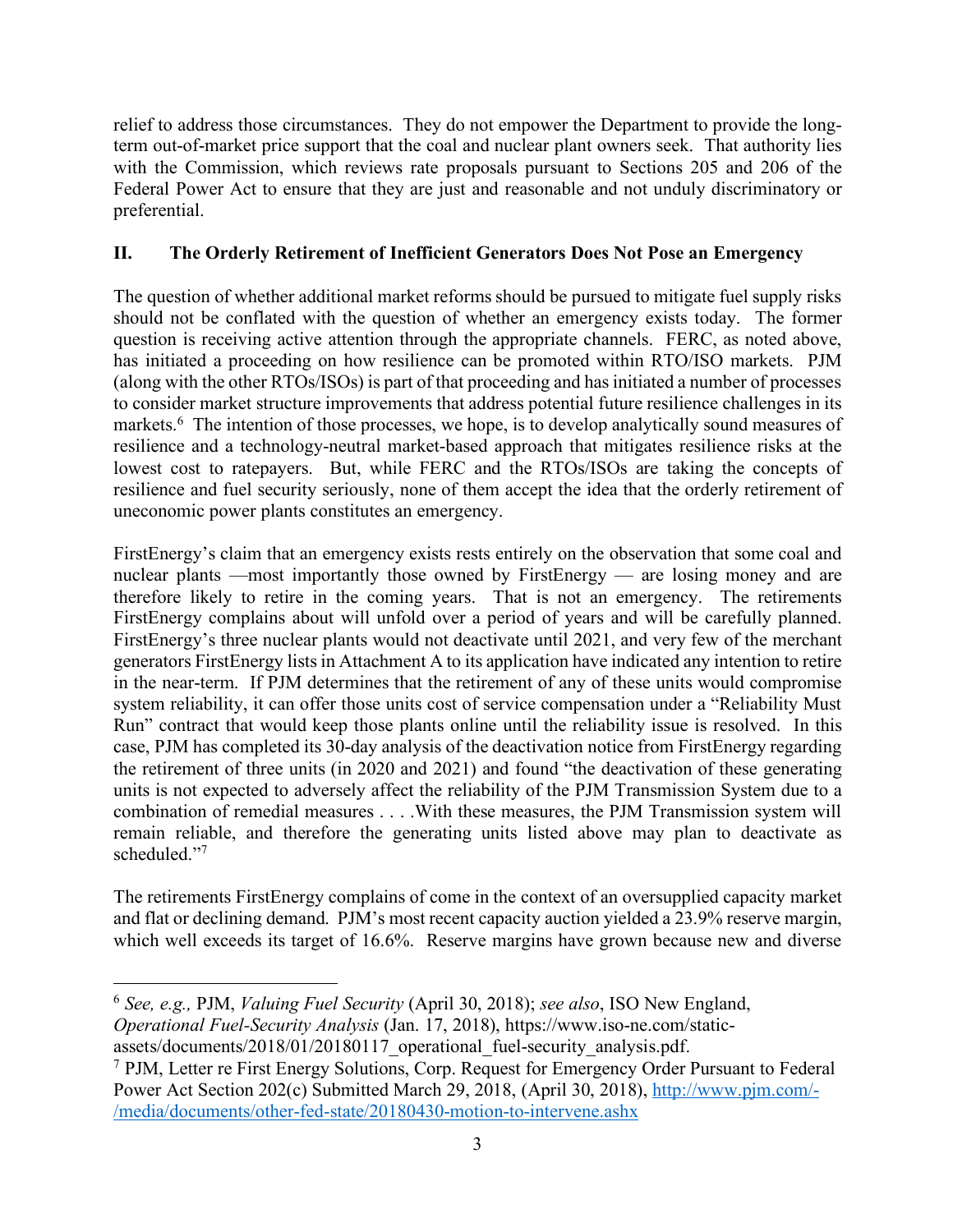generation resources have come online faster than older units have retired,<sup>8</sup> and because peak loads continue to decline.<sup>9</sup> For these reasons, PJM has emphasized repeatedly that there is no emergency. PJM's spokesperson put it succinctly:

There is no immediate emergency. Diversity of the fuel supply is important, but the PJM system has adequate power supplies and healthy reserves in operation today, and resources are more diverse than they have ever been. Nothing we have seen to date indicates that an emergency would result from the generator retirements.<sup>10</sup>

The performance of the PJM electric grid during the 2018 Bomb Cyclone further demonstrates that no emergency exists. During the eleven-day period of extreme cold, the system performed well. PJM has explained that "[e]ven during peak demand, PJM had excess reserves and capacity."11 Moreover, from the perspective of system resilience, PJM showed improvement as measured against the 2014 Polar Vortex. Total forced outages were 40,200 MW during the 2014 Polar Vortex, but declined to 23,751 MW in the 2018 Bomb Cyclone. While higher temperatures explain some of this difference, PJM has explained that it is also attributable to "increased investment in existing resources, improved performance incentives, enhanced winterization measures and increased gas-electric coordination."12

FirstEnergy attempts to flip the positive experience of the 2018 Bomb Cyclone on its head by pointing to a single, flawed study claiming that the region would have suffered "interconnect-wide blackouts" had certain coal plants been unavailable.<sup>13</sup> The study based this alarmist claim on the observation that, during the cold weather, coal plants provided more incremental generation than did natural gas or nuclear plants. As PJM and others have noted, however, the study misunderstood why those coal plants were dispatched more frequently. PJM explained that, under its economic dispatch model, "PJM dispatched coal units because *their costs were lower* during certain hours of the cold snap. Natural gas and nuclear units were not unreliable or otherwise unavailable to

<sup>&</sup>lt;sup>8</sup> Across capacity auctions spanning the last ten years, PJM has added 50,792 MW of new generation capacity, 9,485 MW of demand resource capacity, and 2,062 MW of energy efficiency capacity, while retiring or derating 39,639 MW of existing generating capacity. PJM, *2020/2121 RPM Base Residual Auction Results*, https://www.pjm.com/~/media/marketsops/rpm/rpm-auction-info/2020-2021-base-residual-auction-report.ashx. 9 PJM, *Capacity Repricing or in the Alternative MOPR-Ex Proposal*, FERC Docket No. ER18-

<sup>1314 (</sup>April 9, 2018) at 10 n.24 (citing *PJM Load Forecast Report, January 2018*).

<sup>10</sup> Dan Shingler, *FirstEnergy seeks federal government help for its struggling plants*, CRAIN'S CLEVELAND BUSINESS (March 29, 2018),

http://www.crainscleveland.com/article/20180329/news/156551/firstenergy-seeks-federal-

government-help-its-struggling-plants. 11 PJM Interconnection, *PJM Cold Snap Performance Dec. 28, 2017 to Jan. 7, 2018* at 1 (Feb. 26, 2018), available at http://www.pjm.com/-/media/library/reports-notices/weatherrelated/20180226-january-2018-cold-weather-event-report.ashx.

<sup>12</sup> *Id*. at 2.

<sup>13</sup> National Energy Technology Laboratory, *Reliability, Resilience and the Oncoming Wave of Retiring Baseload Units, Volume I: The Critical Role of Thermal Units During Extreme Weather Events*, (March 27, 2018).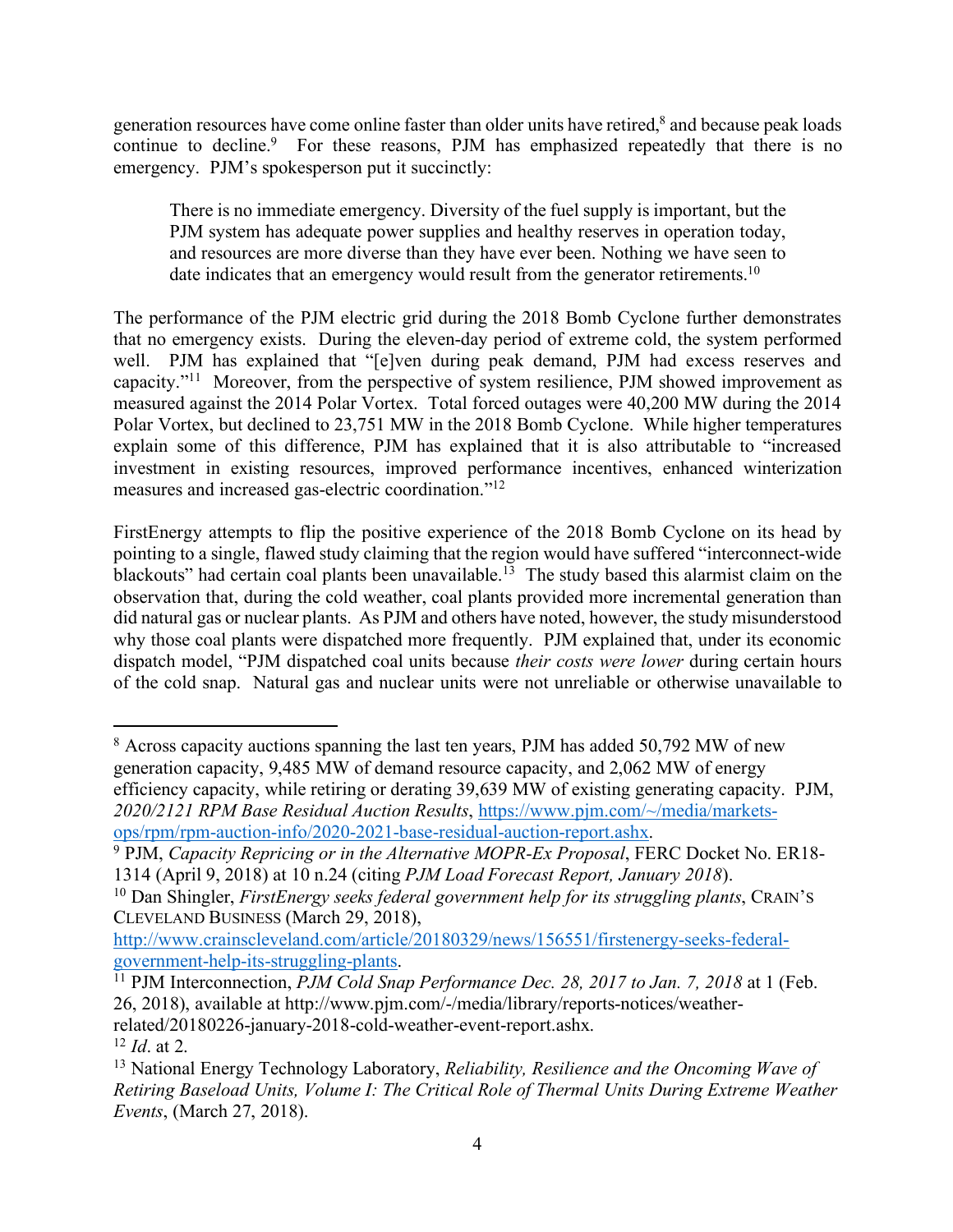serve the increased customer demand, nor would PJM have faced 'interconnect-wide blackouts' without the particular generating units dispatched."<sup>14</sup>

# **III. The Department Must Reject FirstEnergy's Petition under Section 202(c)**

Section 202(c) of the Federal Power Act authorizes the Department to order generators to run during times of war or other emergencies. Section 202(c) describes such emergencies as including "a sudden increase in the demand for electric energy, or a shortage of electric energy or of facilities for the generation or transmission of electric energy."<sup>15</sup> The Department's definition of "emergency" in its regulations implementing Section 202(c) likewise captures a number of scenarios, all of which it describes as either "unexpected," "sudden," or "unforeseen." As explained above, the orderly retirement of power plants in PJM will unfold over a period of years and in the context of ample supply of generating capacity. There is no "emergency" that could serve as the basis for using the Department's authority under Section 202(c).

FirstEnergy's petition seeks to stretch Section 202(c) far beyond what its text can support. Section 202(c) is a "temporary" authority aimed at emergencies; it does not give the Department authority to set national energy policy or to advantage one type of fuel for electric generation over others. After the First Oil Embargo, the Federal Power Commission declined to use its authority under Section 202(c), despite its potential for reducing oil dependence in the electric power sector. The U.S. Court of Appeals for the D.C. Circuit upheld that decision, stating:

We are fully mindful, of course, that current national policy is to discourage reliance on foreign oil, but we cannot fault the Commission for reading Section 202(c) as devoid of a solution. That section speaks of "temporary" emergencies, epitomized by wartime disturbances, and is aimed at situations in which demand for electricity exceeds supply and not at those in which supply is adequate but a means of fueling its production is in disfavor.<sup>16</sup>

FirstEnergy's true problem is not that there is an emergency on the grid, but that its power plants lose money at current market prices. Consequently, its application is a thinly veiled attempt to use Section 202(c) as a substitute for what it could not achieve at the Commission under Sections 205 and 206. It seeks rate assistance for four years, a period that would exceed any conceivable "emergency" time frame. It would apply its rate assistance proposal to *all* coal and nuclear plants, regardless of whether each one is needed to address the purported emergency. Indeed, the only limitation FirstEnergy would impose on the scope of its requested order relates to the type of

<sup>14</sup> PJM, *Perspective and Response of PJM Interconnection to National Energy Technology Laboratories Report Issued March 13, 2018* (April 13, 2018), http://www.pjm.com/- /media/library/reports-notices/weather-related/20180413-pjm-response-to-netlreport.ashx?la=en.<br> $15 \, 16 \, \text{U.S.C.} \, \text{\&} 824a(c)$ .

<sup>16</sup> *Richmond Power & Light v. FERC*, 574 F.2d 610, 615 (D.C. Cir. 1978)(internal citations omitted).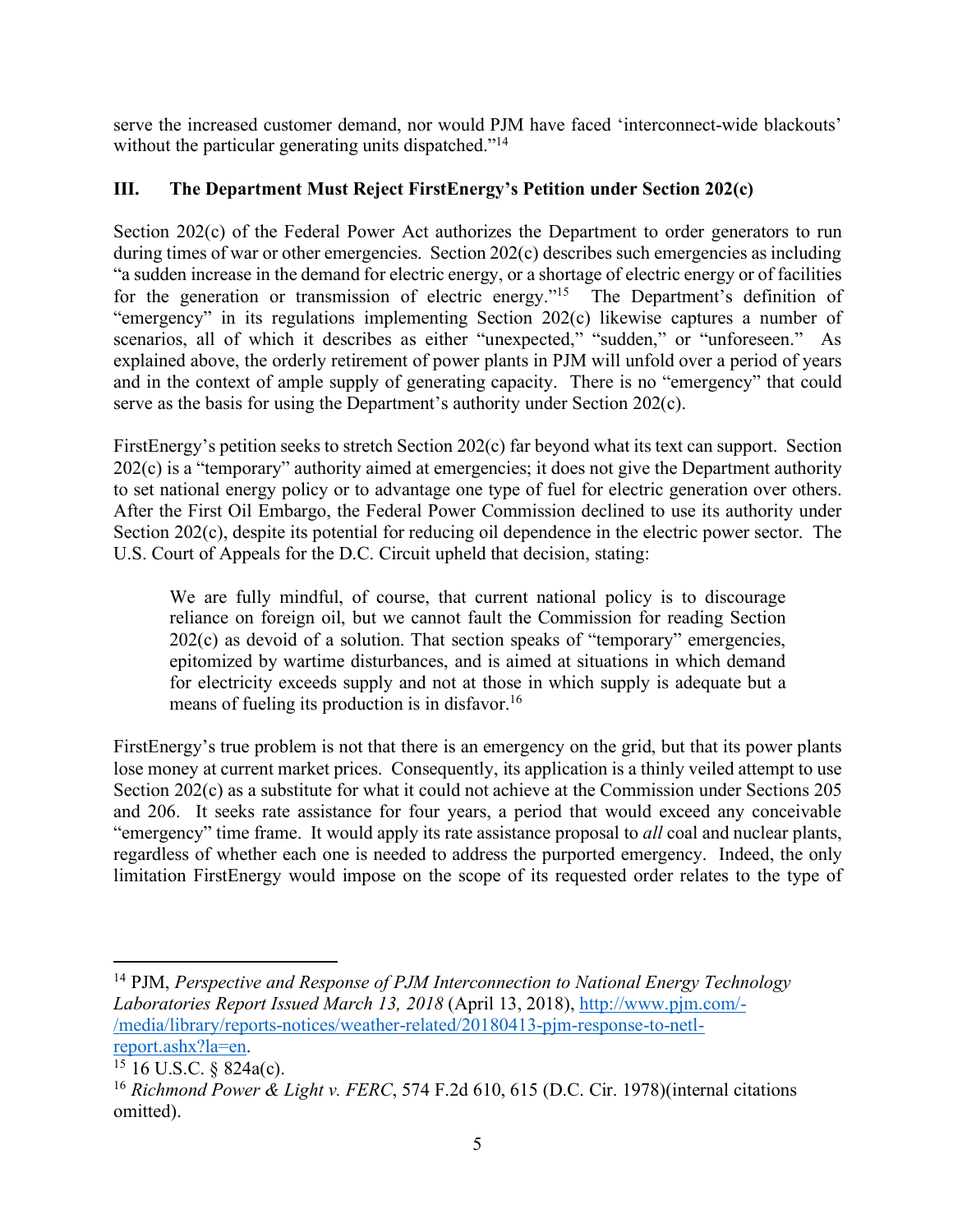*compensation* these generators receive, and not whether each generator is necessary to address the supposed emergency.<sup>17</sup>

But Section 202(c) is not intended to solve generators' economic problems. As the Assistant Secretary for the Office of Electricity Delivery and Energy Reliability put it recently, "we would never use a 202[c] to stave [off] an economic issue. It's not designed for that."18 More specifically, Section 202(c) was not designed as a pretext to supersede the Commission's authority over wholesale rates. Where the parties affected by an order do not agree, Section 202(c) ensures that generators receive "just and reasonable" terms for their actions carrying out the order. But that language cannot fairly be read as an independent source of ratemaking authority apart from Sections 205 and 206, given that Section 202(c) was enacted at a time when the Federal Power Commission had authority over the Federal Power Act as a whole.

The Department acknowledged the Commission's exclusive authority over wholesale rates when it first promulgated regulations implementing Section 202(c). The Department stated that it would leave rate issues to the Commission because "this responsibility is vested in the Federal Energy Regulatory Commission (FERC) and must be addressed in its regulations."19 The Department's regulations, therefore, encourage the use of existing rate schedules for service under Section 202(c) orders, and state that when parties do not agree, FERC, not the Department, has responsibility for resolving "rate issues . . . for determination by that agency in accordance with its standards and procedures."20 DOE's regulations could not be clearer as to which agency bears responsibility for rates. Nonetheless, FirstEnergy requests that the Department, rather than FERC, "step in and determine the just and reasonable compensation."<sup>21</sup> Neither the Federal Power Act nor the Department's regulations authorize the Department to do so.

### **IV. The Defense Production Act Does Not Contain Authority to Provide Above-Market Pricing to Power Plants**

The Defense Production Act was enacted in 1950, at the beginning of the Korean War. Its purpose was to ensure the availability of critical materials for the national defense, and it has been used that way for decades. As explained below, the Defense Production Act cannot be used to command favorable pricing for a favored class of power plants. Moreover, to invoke the concept of "national defense" for what is transparently a domestic effort to boost an uneconomic segment of industry would be an unprecedented abuse of the Act. The Defense Production Act has enjoyed bipartisan

<sup>&</sup>lt;sup>17</sup> *See* FirstEnergy Request at 31 (excluding from the scope of its request generators that "recover" any of their capital or operating costs through rates regulated by a duly authorized state regulatory authority, municipal government, or energy cooperative").

<sup>18</sup> Gavin Bade, UTILITY DIVE, *DOE 'would never use' emergency order for uneconomic plants, Walker says* (Feb. 20, 2018), https://www.utilitydive.com/news/doe-would-never-useemergency-order-for-uneconomic-plants-walker-says-1/517455/. 19 *See* Economic Regulatory Administration, Energy, *Emergency Interconnection of Electric* 

*Facilities and the Transfer of Electricity to Alleviate an Emergency Shortage of Electric Power*, 46 Fed. Reg. 39,984, 39,985 (Aug. 6, 1981).

<sup>20</sup> 10 C.F.R. § 205.376.

<sup>21</sup> FirstEnergy Request at 32.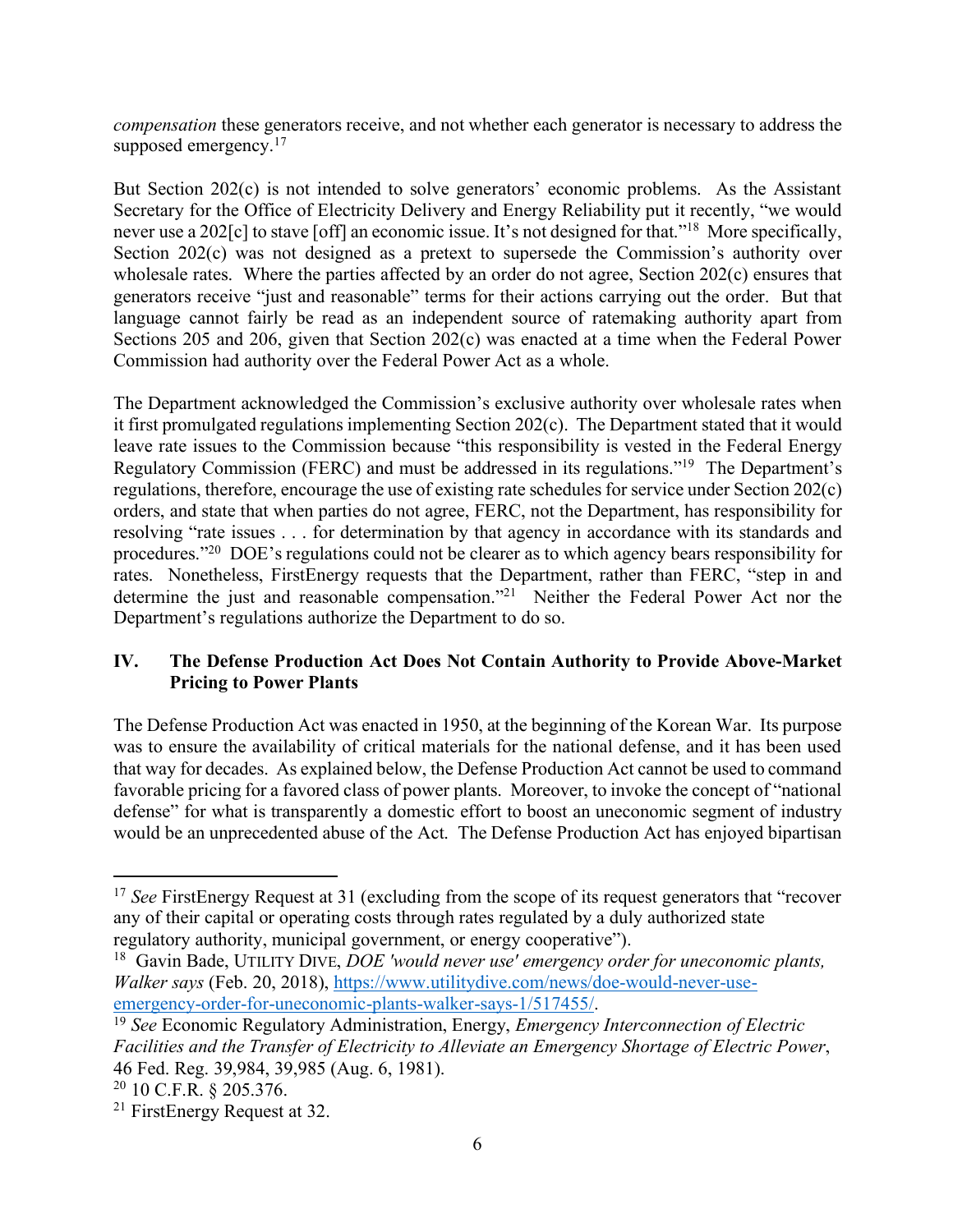support for decades and must maintain that support if it is to be re-authorized next year.<sup>22</sup> Using this statute to favor a particular industry that is struggling in the competitive markets would threaten that support and risk the loss of an important tool that could be needed to ensure national security.

Because its purpose lies in the national defense, the authority conferred in the Defense Production Act allows certain types of market interventions that are rare in American law. Even so, as broad as it is, the Defense Production Act is not broad enough to do what the supporters of these uneconomic power plants would like. The Defense Production does not allow the government to set prices. Nor does it allow the government to force market participants to buy products or services they do not wish to buy.

Those urging the Executive branch to use the Defense Production Act to bail out power plants have not identified which provision of the Act they would use. But there are only two possibilities: the prioritization and allocation authorities contained in Sections 101(a) and (c), and the financial assistance provisions contained in Title III. Neither set of provisions can be used to force consumers to pay above-market prices for electricity.

### *a. The Authority to Prioritize Contract Performance and to Allocate Materials Does not Include the Authority to Force Purchases or to Set Prices*

Section 101(a) of the Defense Production Act empowers the President to require priority performance of contracts or orders deemed "necessary or appropriate to promote the national defense" and to allocate materials, services, and facilities in a manner necessary to "promote the national defense." To apply Section 101(a) to products in the civilian market, the President must also find that the material being prioritized or allocated "(1) . . . is a scarce and critical material essential to the national defense, and (2) that the requirements of the national defense for such material cannot otherwise be met without creating a significant dislocation of the normal distribution of such material in the civilian market to such a degree as to create appreciable hardship."<sup>23</sup> Section 101(c) of the Act authorizes prioritization and allocation specifically for materials, equipment, and services necessary to "maximize domestic energy supplies" upon a finding that such materials are "scarce, critical, and essential—(i) to maintain or expand exploration, production, refining, transportation; (ii) to conserve energy supplies; or (iii) to construct or maintain energy facilities."<sup>24</sup> With respect to all forms of energy, Sections 101(a) and (c) have been delegated by the President to the Secretary of Energy.25

Sections 101(a) and (c) are commonly used to prioritize the performance of defense contracts over civilian contracts. For example, if a factory has a contract to supply the military with a particular item and if the need for that item becomes urgent, the Department of Defense may invoke Section 101(a) and issue a "rated order" to accelerate performance of its own contract ahead of civilian

<u>.</u>

<sup>&</sup>lt;sup>22</sup> 50 U.S.C. § 4564(a) (stating that the Defense Production Act "shall terminate on September 30, 2019").

 $^{23}$  *Id.* § 4511(b).

 $^{24}$  *Id.* § 4511(c).

<sup>25</sup> Exec. Order 13603, 77 Fed. Reg. 16651 (Mar. 22, 2012).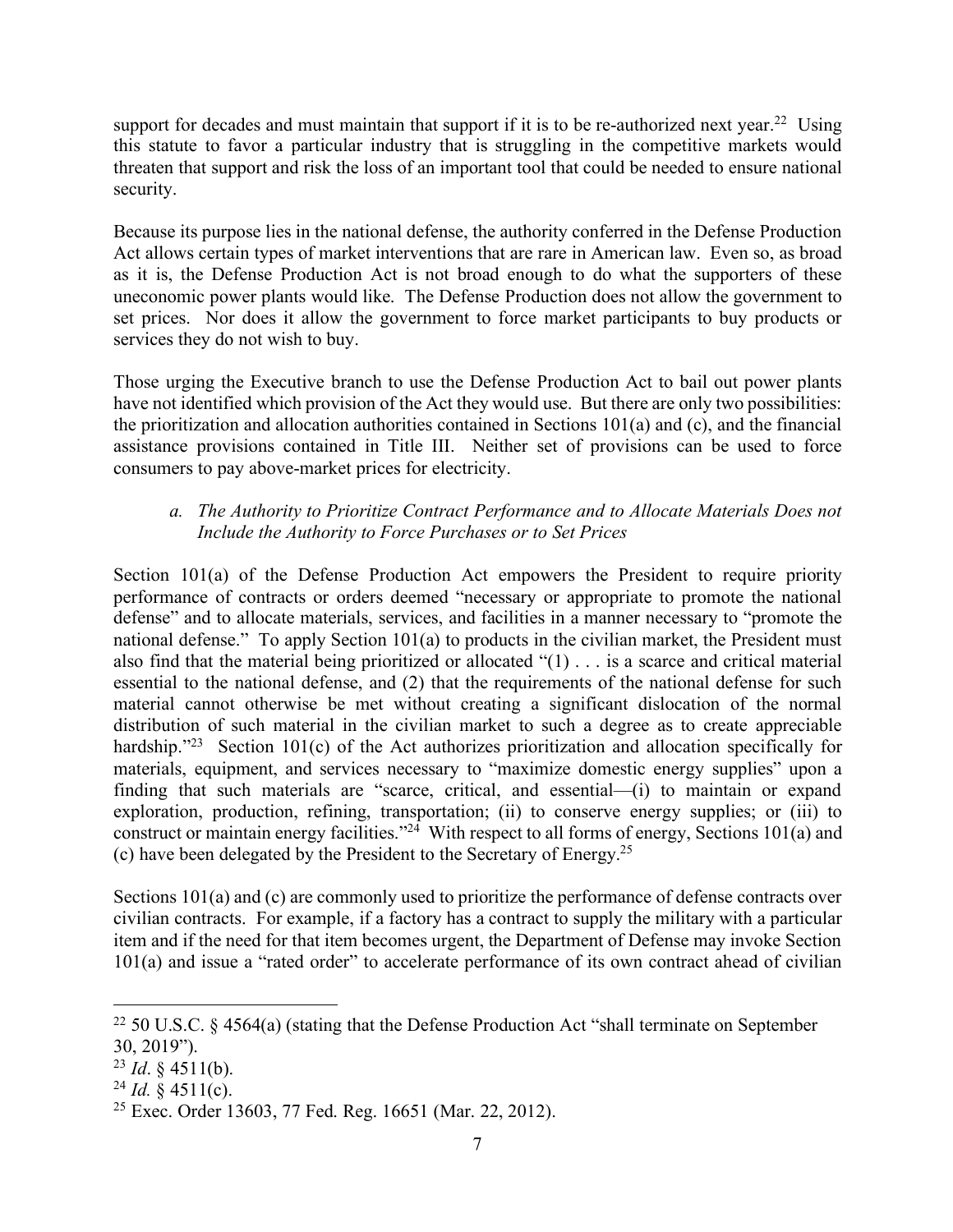orders at the same factory. The Department of Energy and its predecessor agencies have used the Section 101 authorities sparingly. In 1974 and 1975, the Federal Energy Administration used Section 101(a) to ensure the availability of materials necessary for timely completion of the Trans-Alaska Pipeline,26 a project that had strategic importance to the United States after the First Oil Embargo. And in 2001, during the California Energy Crisis, the Department of Energy used Sections 101(a) and (c) of the Defense Production Act alongside the Natural Gas Policy Act of 1978 to ensure performance of contracts to deliver natural gas to Pacific Gas & Electric, which needed the natural gas both to serve retail customers and for electric power generation.

Providing FirstEnergy with the relief it seeks would first require that the President declare that electricity supplies are scarce. As described above, such a declaration cannot be credibly made. But even assuming it could, two further discrete government actions would be necessary: (1) the government must force PJM (or load-serving entities directly) to buy electricity from the favored class of generators, and (2) the government must force PJM (or the load-serving entities) to make those purchases at above-market rates they have not agreed to. Neither of these actions lies within the authority of the Defense Production Act.<sup>27</sup>

Section 101 of the Defense Production Act gives the government the extraordinary power to force private actors to *sell* their products to the government (or its contractors) when those private actors are contractually committed to sell to other parties. But nothing in the Act would authorize the far greater intrusion of forcing private actors to make purchases against their will, even if such purchases were somehow shown to "promote the national defense" or to "maximize domestic energy supplies." Section 101 is directed at materials found to be "scarce." Nowhere does it contemplate that buyers would need any encouragement, much less compulsion, to buy the materials that have been prioritized or allocated.

Moreover, even were the Defense Production Act turned upside down to authorize the government to force private actors to make purchases against their will, the Act provides no authority to set the price for those purchases. The original Title IV to the Defense Production Act authorized the President to fix prices, but that authority expired in 1953.<sup>28</sup> Section 101 authorizes the President to prioritize performance of contracts,  $29$  but not to wield the far greater power of dictating the price or other terms of the contract it has prioritized. Indeed, other provisions in the Act foreclose the possibility that it may be used to set prices: Section 104 states that the authorities in Title I,

<sup>&</sup>lt;sup>26</sup> Trans-Alaska Pipeline Priorities Assistance for Construction, 39 Fed. Reg. 34608 (Sept. 26, 1974).

 $27$  There are numerous ways in which the use of the Defense Production Act for this purpose would stray from the language of the Act and its implementing regulations. We have chosen to highlight two of the most fundamental.

<sup>28</sup> Defense Production Act Amendments of 1953, Pub. L. No. 83-95, 67 Stat. 129.

<sup>&</sup>lt;sup>29</sup> Section 101(a) also allows the President to "require acceptance" of contracts and orders. 50 U.S.C. § 4511(a). But that authority must be read in light of the statement that it has been included "for the purpose of assuring . . . priority." *See Hercules Inc. v. U.S.*, 24 F.3d 188, 203 (Fed. Cir 1994) *aff'd* 516 U.S. 417 (1996). The authority to require sellers of critical materials to accept government contracts for purposes of assuring priority delivery does not confer authority to require buyers to accept contracts for purposes of imposing above-market prices.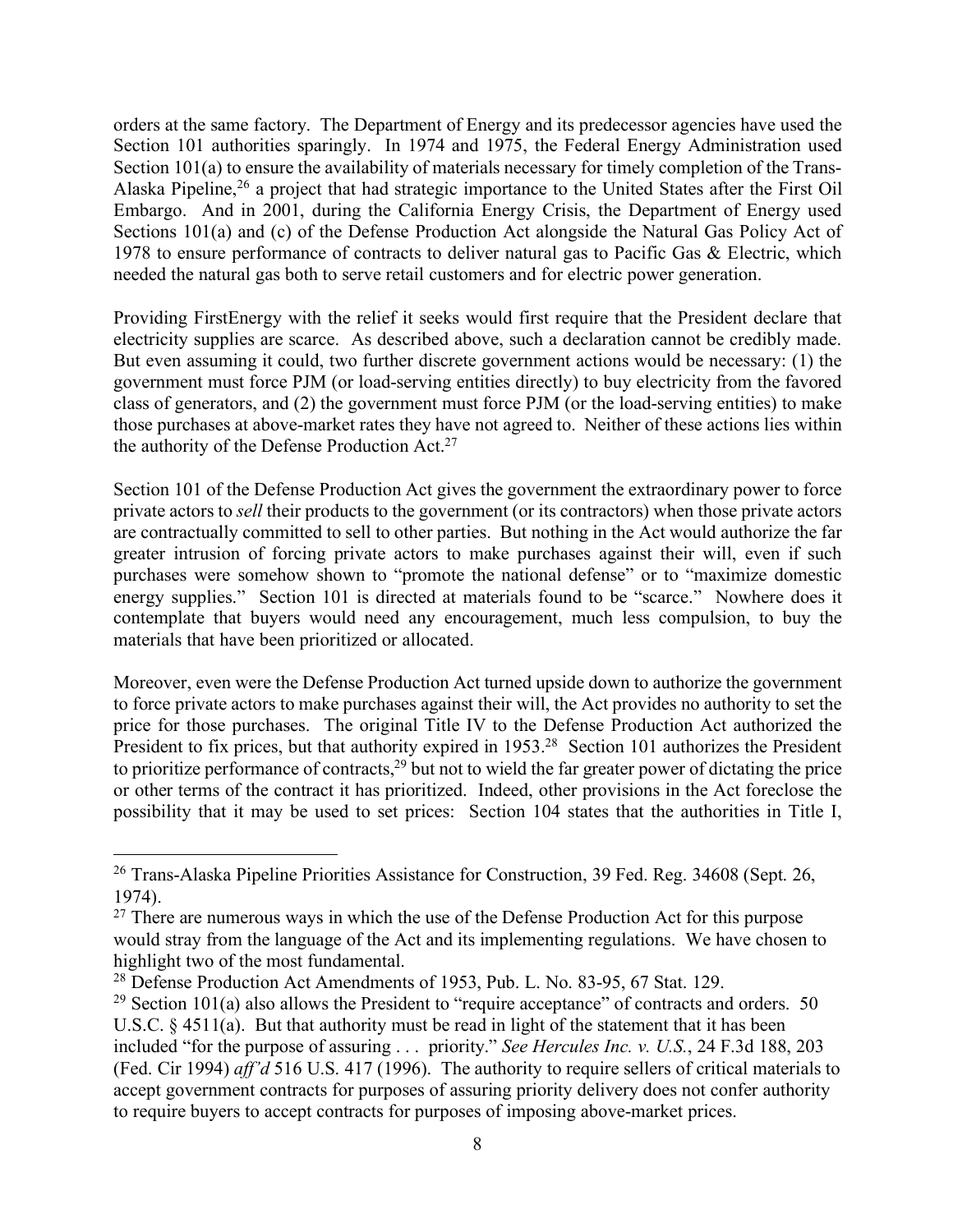including Section 101, may not be used to impose price controls without prior authorization by Congress;30 Section 707 states that the prices, terms, and conditions of sale under a prioritization or allocation order should not differ from those for "generally comparable orders or contracts;"<sup>31</sup> and Section 106, which designates energy as a "strategic and critical material," states that no provision of the Act, "by virtue of such designation," should be read to confer any authority to control the "pricing" of any form of energy, including electricity.<sup>32</sup>

The regulations implementing Section 101 of the Defense Production Act also show that the authority to prioritize contract performance does not confer the authority to set prices. Those regulations state that priority assistance may not be provided "when a person is attempting to . . . [s]ecure a price advantage."33 They also prohibit persons working under allocation or prioritization orders from "charging higher prices or imposing different terms and conditions than for comparable unrated orders.<sup>334</sup> Finally, we note that after the Department of Energy issued its order to address the 2001 California Energy Crisis, it made clear that any changes to the price of natural gas supply contracts in California would have been authorized by the Natural Gas Policy Act, not by the Defense Production Act.<sup>35</sup>

### *b. The Defense Production Act's Loan and Subsidy Provisions May Not Be Used in these Circumstances*

Title III of the Defense Production Act confers authority to make loans and loan guarantees in order to reduce "shortfalls of industrial resources, critical technology items, or materials essential for the national defense."<sup>36</sup> As we explain above, there is no such shortfall. But even if such a finding could be made, loans and loan guarantees would be unavailable for these generators for two reasons. First, loans and loan guarantees under the Defense Production Act must be supported by funds appropriated for that purpose to pay for the government's credit risk.<sup>37</sup> Because Congress has appropriated no funds to support these loans, the Department of Defense cannot issue them. Second, even if funds were appropriated, the loans and loan guarantees would be available only if "the prospective earning power of the loan applicant and the character and value of the security pledged provide a reasonable assurance of repayment of the loan in accordance with the terms of

 $\overline{a}$ 

*S. Comm. on Banking, Housing, and Urban Affairs,* 107th Cong. 27 (2001) (Response to Written Questions of Senator Gramm from Eric J. Fygi: "Q.2a. Was the Natural Gas Policy Act or the Defense Production Act used to set prices under the Order? A.2a. To the extent that it might have proven necessary to 'set prices' under the emergency order, the authority to do so would have been the Natural Gas Policy Act.").

<sup>36</sup> *See* 50 U.S.C. §§ 4531- 32.

 $30$  50 U.S.C. § 4514(a).

<sup>31</sup> *Id.* § 4557.

<sup>32</sup> *Id.* § 4516.

<sup>33</sup> 15 C.F.R § 700.55; 10 C.F.R. § 217.44.

<sup>34</sup> 15 C.F.R §§ 700.13(a)(2) and 700.35(b); 10 C.F.R. §§ 217.33(a)(2) and 217.55(b).

<sup>35</sup> *See The California Energy Crisis and Use of the Defense Production Act: Hearing before the* 

<sup>37</sup> *See id.* §§ 4531(a)(3)(A) and 4532(c)(1)(A) (incorporating provisions of the Federal Credit Reform Act).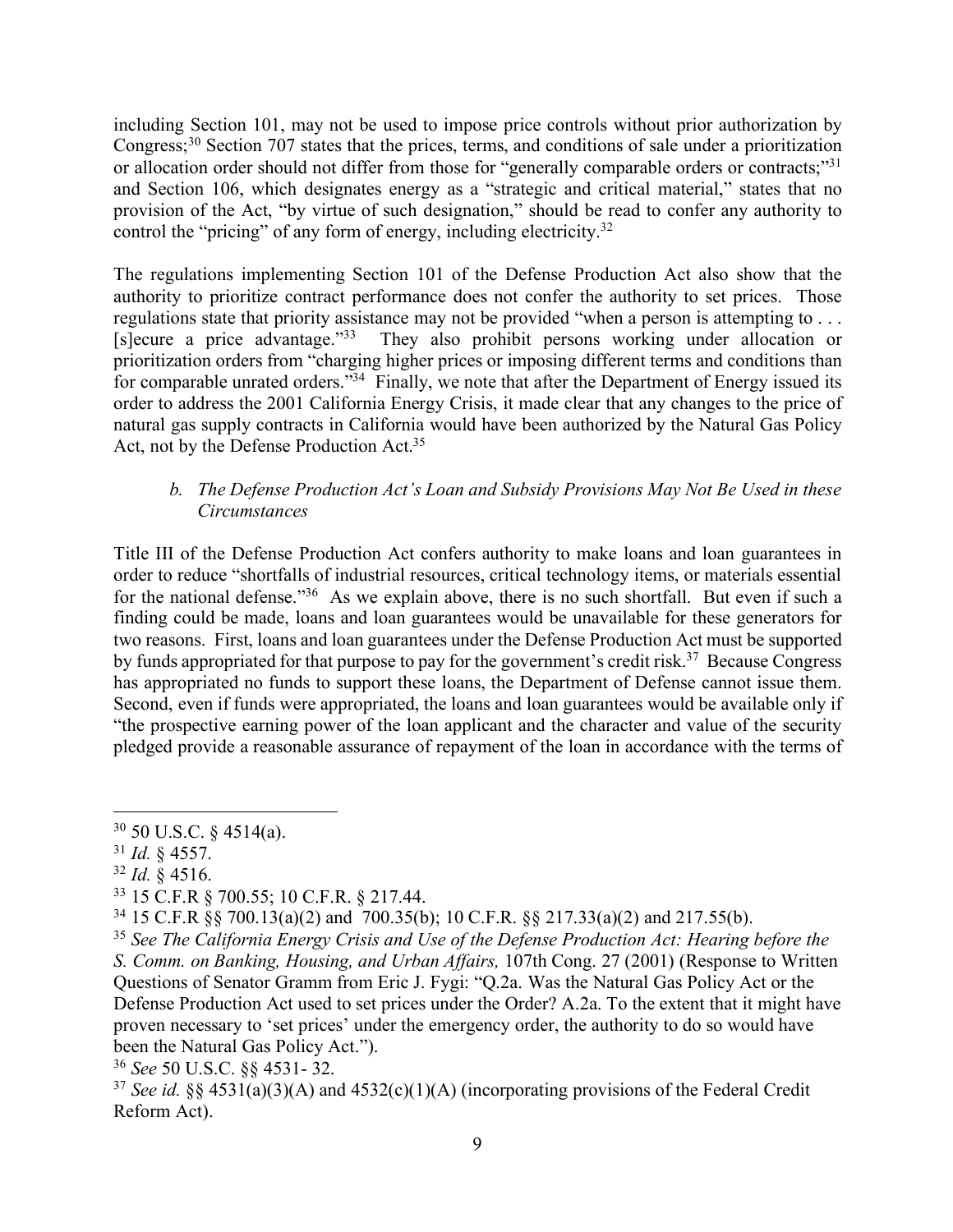the loan."38 The central argument of FirstEnergy's application under Section 202(c), and of the Department's NOPR to FERC, is that coal-fired and nuclear generators are retiring because they lose money under current market conditions – a fact underscored by FirstEnergy's bankruptcy filing. Given this record, there could be no basis to conclude that loans to these generators come with a "reasonable assurance of repayment."

Title III also allows for purchase commitments and subsidy payments to address national defense needs.<sup>39</sup> But electricity produced from nuclear and coal-fired power plants would not qualify for this type of support. For one, subsidy payments are available only for "raw or nonprocessed material" (which electricity is not) or to address temporary increases in transportation costs affecting critical materials (which is not the reason why aging power plants in PJM are uneconomic).40 But, even if these eligibility criteria were overlooked, any assistance under these provisions would be limited to the lesser of the amount of uncommitted appropriated funds available,<sup>41</sup> or \$50 million, absent an Act of Congress specifically authorizing a greater amount.<sup>42</sup> Needless to say, \$50 million would be insufficient to pay for the subsidy requested by FirstEnergy. In fact, FirstEnergy Solutions' recent bankruptcy filing reveals that \$50 million would be insufficient to cover the losses of even *one* of its coal-fired power plants for *six months*. 43 Providing this "drop in the bucket" of FirstEnergy's losses would also drain almost completely the funds Congress has made available for *national defense*, not economic favoritism.

#### **V. Section 215A of the Federal Power Act Authorizes Only Temporary Measures in Response to Grid Security Emergencies**

In December 2015, Congress enacted the FAST Act, which added a new section, Section 215A, to the Federal Power Act. Section 215A authorizes the Department of Energy to issue "orders for emergency measures" in response to a "grid security emergency." A "grid security emergency" is

<sup>38</sup> *Id.* §§ 4531(a)(2)(D) and 4532(b)(2)(D).

<sup>39</sup> *Id.* § 4533.

 $40$  *Id.* § 4533(c)(1)(a).

<sup>&</sup>lt;sup>41</sup> In the most recent appropriations act, Congress appropriated \$67 million for all Defense Production Act financial assistance activities. Consolidated Appropriations Act, 2018, Pub. L. No. 115-141 at 111.

<sup>&</sup>lt;sup>42</sup> 50 U.S.C. § 4533(a)(6)(C). The \$50 million limitation was added in the 2014 reauthorization of the Defense Production Act. *See also* 160 Cong. Rec. H7002-04 (daily ed. Jul. 29, 2014). (Statement of Rep. Campbell: "Title III authorizes the President to use loans, purchase commitments, and grants to encourage contractors to establish or expand industrial capacity and produce items that are essential to the national defense that must be domestically produced but are otherwise not economically attractive enough to have a domestic producer. These programs are usually small, typically less than \$15 million, and in the history of the DPA, going back to the Korean war, only three have exceeded \$50 million, each of which was specifically authorized by Congress.").

 $43$  Mot. of the Debtors for Entry of an Order Authorizing the Debtors to Reject Certain Lease Agreements at 10, *In re FirstEnergy Solutions Corp., et al*., No. 18-50757 (Bankr. N. D. Ohio Apr. 1, 2018) (explaining that, even before the recent fire, the Mansfield Plant was expected to have a cash flow shortfall of \$104 million in 2018).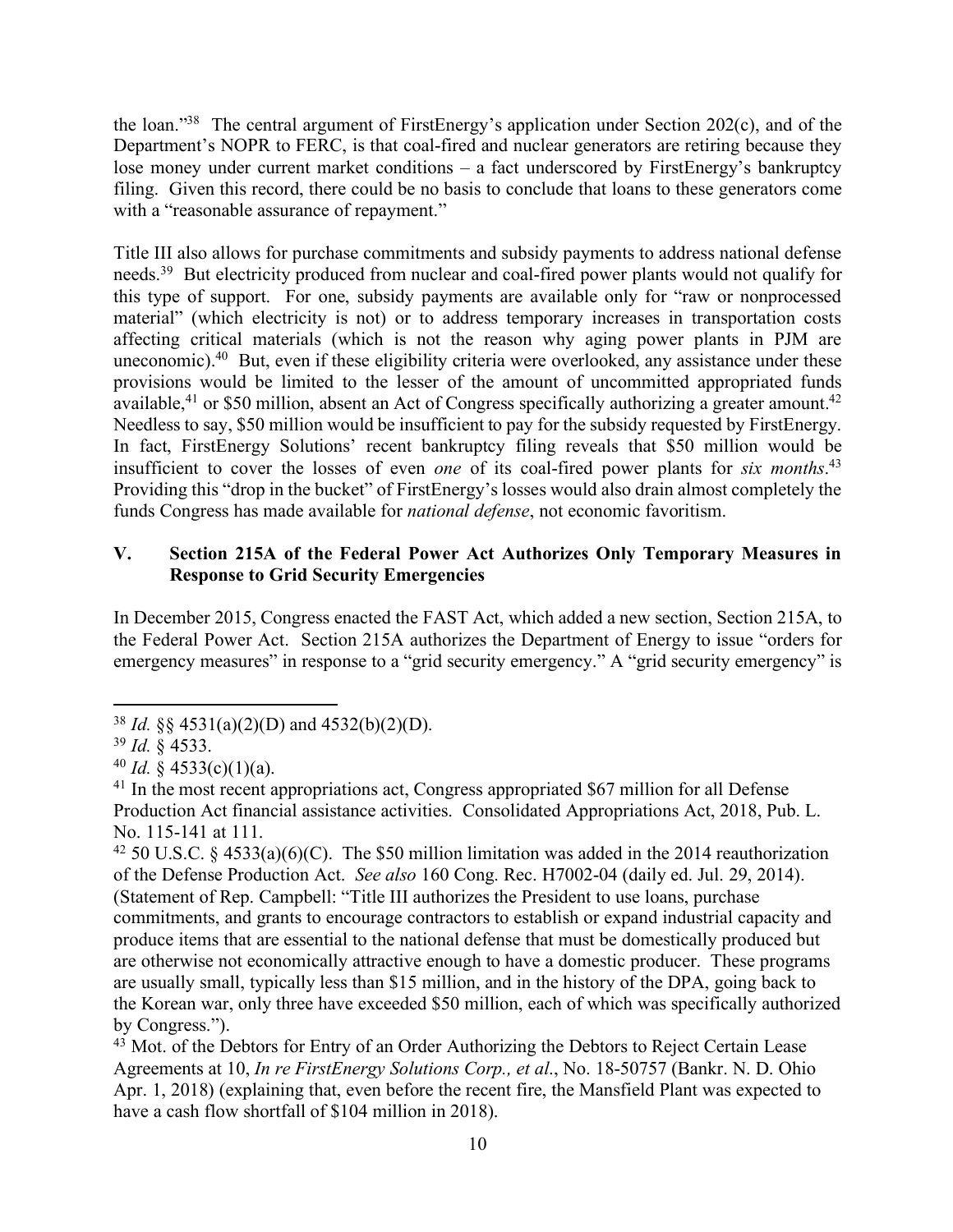defined as the occurrence or imminent danger of cyberattacks, electromagnetic pulse attacks, geomagnetic storms, and direct physical attacks that would have significant adverse effects on the reliability of critical electric infrastructure.

The retirement of coal and nuclear plants would not, of course, fit within any of these categories. Nevertheless, some have suggested the Administration use Section 215A on the idea that the potential for a successful cyberattack on natural gas operations makes the electric grid vulnerable due to its reliance on natural gas. As we explain below, Section 215A is not available to address cyber-intrusions into the natural gas supply chain and, in any case, would not support long-term cost of service rate recovery for coal and nuclear plants. But, even if the statute were available for this purpose, the potential for a successful cyber-attack on the natural gas supply chain could not credibly form the basis of any emergency finding any more than speculation of potential cyberattacks on any other supply resource or energy-related operations. The natural gas industry takes cybersecurity seriously, and continues to be proactive in taking the necessary precautions to protect its operations. Moreover, there is no evidence to conclude that an attack would cause widespread loss of operational capability.

The physical operations of natural gas production, transmission, and distribution make the system inherently reliable and resilient. Disruptions to natural gas service are rare. When they do happen, a disruption of the system does not necessarily result in an interruption of scheduled deliveries of natural gas supply because the natural gas system has many ways of offsetting the impact of disruptions. As noted in a report from MIT:

The natural gas network has few single points of failure that can lead to a systemwide propagating failure. There are a large number of wells, storage is relatively widespread, the transmission system can continue to operate at high pressure even with the failure of half of the compressors, and the distribution network can run unattended and without power. This is in contrast to the electricity grid, which has, by comparison, few generating points, requires oversight to balance load and demand on a tight timescale, and has a transmission and distribution network that is vulnerable to single point, cascading failures.<sup>44</sup>

Moreover, Section 215A does not empower the Department to take action in response to cyberattacks directed outside the electric system. Section 215A defines "grid security emergency" to include cyberattacks directed at "electronic devices or communications networks" that are "essential to the reliability of critical electric infrastructure." Critical electric infrastructure is defined as a subset of the "bulk-power system," which is itself defined in Section 215 to include electric transmission and generation, but not natural gas supply chain infrastructure.

Finally, the relief FirstEnergy sought in its Section 202(c) application, and that the Department proposed in its NOPR to FERC, far exceeds what is available under Section 215A. Once the requisite finding of a "grid security emergency" is made by the President, Section 215A authorizes

<sup>44</sup> Massachusetts Institute of Technology, Lincoln Laboratory*, Interdependence of the Electricity Generation System and the Natural Gas System and Implications for Energy Security* (May 2013), https://www.ll.mit.edu/mission/engineering/Publications/TR-1173.pdf.